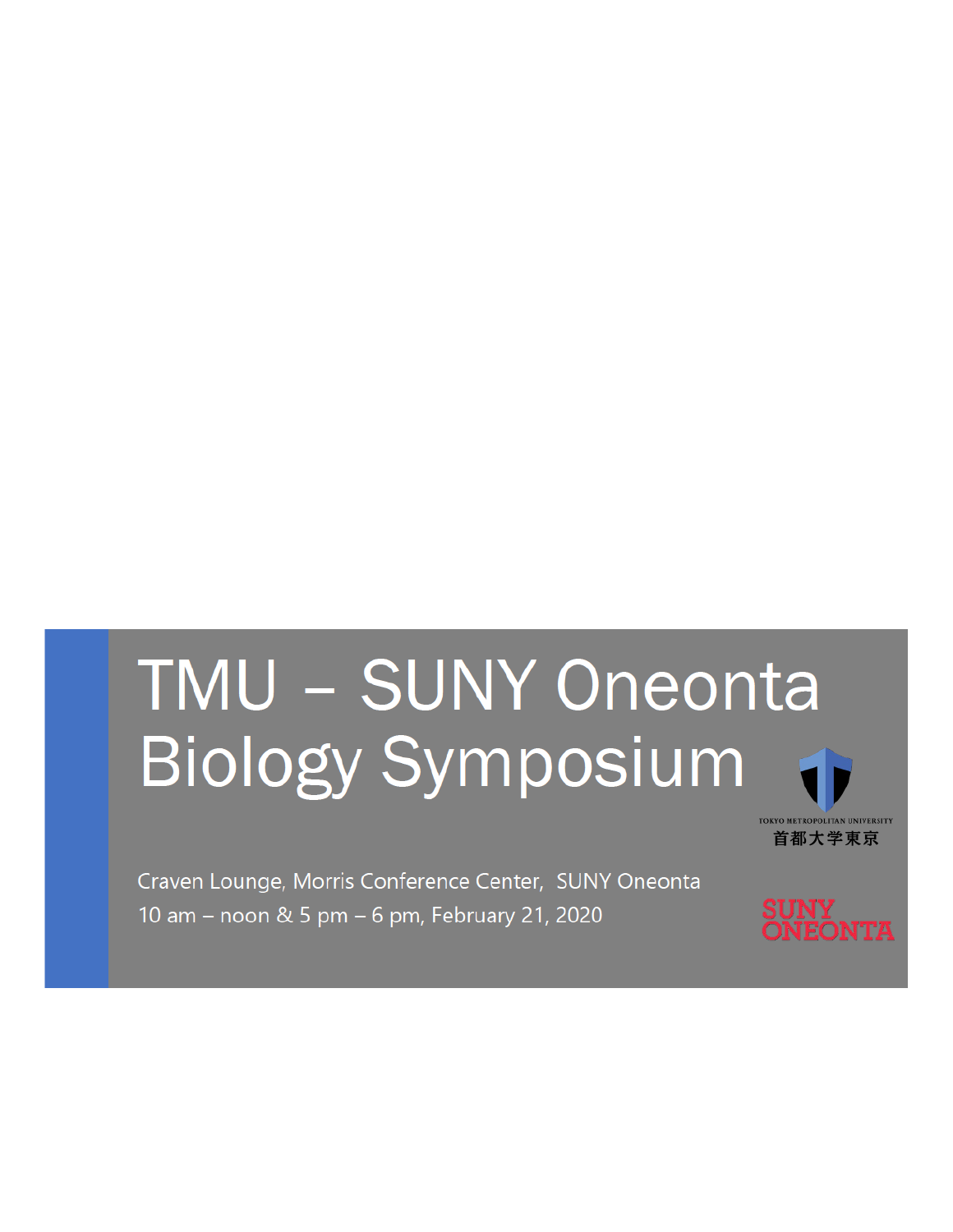## **TMU - SUNY Oneonta Biology Symposium Presentation schedule**

**February 21, 2020, 10:00 – noon & 5:00 pm – 6:00 pm**

**Craven Lounge, Morris Conference Center, SUNY Oneonta, Oneonta, NY, USA**

## **Oral presentations**

## **Morning Session (10 am – 12 noon):**

Moderator: Kiyoko Yokota (SUNY Oneonta) **10:00 – 10:10am: Jo Kutsukake, Classification of Japanese Symphyla**

- **10:10 – 10:20am: Jeremy Pember, Exploring the poorly known thorny-headed worm** *Neoechinorhynchus carpiodi*
- **10:20 – 10:30am: Miyu Enomoto, The effect of amaranth (Red No. 2) on the lifespan of** *Drosophila melanogaster*
- **10:30 – 10:40am: Shohei Takaki, Gravitropism in mushrooms**

**10:40 – 10:50am: Sierra Stickney, Connecting with the public to prevent aquatic invasive species (AIS)**

**10:50 – 11:00am: Arisa Tamura, Application of metal chloride to** *Aspergillus niger* **living with host plants**

**11:00 – 11:10am: Mayu Nishino, Isolation of cyanobacteria with high photosynthesis under strong light conditions**

**11:10 – 11:20am: Sarah Coney, The re-introduction of American Eel to the Upper NY Susquehanna Watershed**

**11:20 – 11:30am: Toko Hisano, Do plants grow with domestic wastewater?**

**11:30 – 11:40am: Claire Curtin, Parasites of Redhorse fishes**

**11:40 – 11:50am: Yuna Taki, Effects of ultraviolet light on the growth of plants**

**11:50 – 12:00pm: Yuuka Hasegawa, UV pattern of flower and its breeding method**

## **Afternoon Session (5:00 pm – 6:00 pm):**

Moderator: Sarah Coney (SUNY Oneonta) **5:00 – 5:10 pm: Welcome!**

**5:10 – 5:25 pm: Yuka Uchino, Condition to change speed of cytoplasmic streaming**

**5:25 – 5:35 pm: Brian Mullin, Invasive copepod Infections of introduced salmonids in Lake Ontario**

**5:45 – 5:55 pm: Kanon Matsumoto, Change of calcium oxalate from plants under various conditions**

### **Poster only (all day)**

**Stephen Deforest, Species distribution modeling of** *Calopteryx maculate*

**Eleanor Rettew, Aquatic macroinvertebrates in previously unsampled tributaries within the Susquehanna Watershed**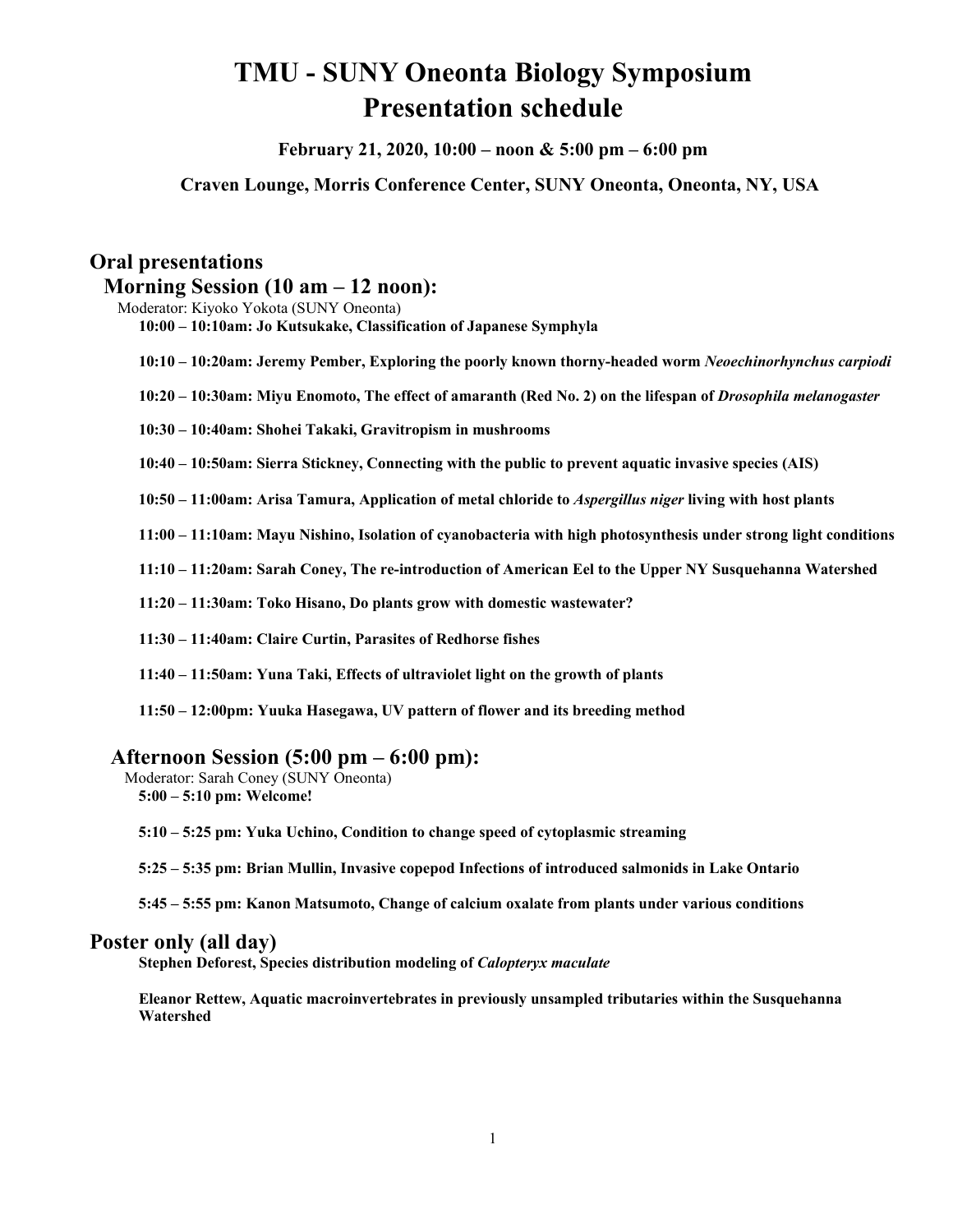## **Oral and poster presentations**

## **Morning Session (10 am – 12 noon):**

**10:00 – 10:10 am Jo Kutsukake (TMU)**

#### **Classification of Japanese Symphyla**

Symphylans are soil-dwelling arthropods belonging to Class Symphyla. About 220 species are described worldwide. In Japan, there are only three species described in 1954. Since then, Japanese species of symphylans have been poorly characterized. This study aimed to identify and classify possible new species of Japanese symphylans using standard morphological as well as modern molecular taxonomic techniques. Samples of symphylans were collected from layers of litter and soil in about 20 places in Southern Japan, by picking or by using Tullguren funnel method. Specimens were identified morphologically as members of Family Scutigerellidae. Two species identified as *Hanceniella* sp. and *Scutigerella* sp. were processed for DNA extraction by proteinase K. Genomic DNAs were sequenced using a universal primer for mtCO1. Using ChromasPro, DNA sequences were assembled, and the phylogenetic tree was constructed using MEGA7. Phylogenetic analyses show that there are three clusters formed in the tree with a 0.20% difference, suggesting that there might be four species of symphylans existing in Japan. Interestingly, specimens taken from Tokyo Metropolitan University (TMU) soil samples differ from other specimens in size and presence of seta on tergites. A combination of morphological and molecular techniques in the present investigation identified a novel species of symphylans, which needed further studies.

#### **10:10 – 10:20 am**

#### **Jeremy Pember (SUNY Oneonta)**

#### **Exploring the poorly known thorny-headed worm** *Neoechinorhynchus carpiodi*

This work is part of a broader effort to fix the genus *Neoechinorhynchus* by collecting more information because it is poorly studied. In a recent SUNY Oneonta funded research trip in summer 2019, we traveled to Lake Erie and dissected Quillback to find *Neoechinorhynchus carpiodi* which is found only in that type host and type locality. The only known information about this species originates from two articles, one of which is the original description. That information is over 50 years old with no subsequent work. Therefore, updated measurements and ecological data need to be acquired to more deeply understand this parasite species. My objective is to use identification techniques that were not previously included, scanning electron microscopy (SEM), as well as other newly acquired data, to improve identification and understanding of *N. carpiodi*. I have obtained SEMs as well as a majority of the measurements for the 25 worms (15 male and 10 female). The measurements I have taken seem to match the sizes given with the original description. However, my measurements have expanded the known sizes of this parasite.

**10:20 – 10:30 am**

#### **Miyu Enomoto (TMU)**

#### **The effect of Amaranth (Red No. 2) on the lifespan of** *Drosophila melanogaster*

Amaranth is one of the coloring dyes used in many food industries. Although it is banned in other countries, some still used this dye to color the food artificially. Previous study had shown a decrease in sperm survival time and suppression of the estrus period when this coloring was administered to rats. In our study, we determined the lifespan of *Drosophila melanogaster* fed with Amaranth coloring dye incorporated in the diet. Different concentrations (for example, 0.15%, 0.20%, 0.25%) of the Amaranth were used to feed the fly. Unexpectedly, results showed that the amaranth-fed *D. melanogaster* have longer life span compared with the control (no Amaranth food). *D. melanogaster* fed with 0.25% amaranth had the highest survival of 47 days. Our experiment showed that the Amaranth coloring dye incorporated in the diet increased the lifespan of *D. melanogaster*. However, the effect of the amaranth to the physiology of the fly still needs further investigation.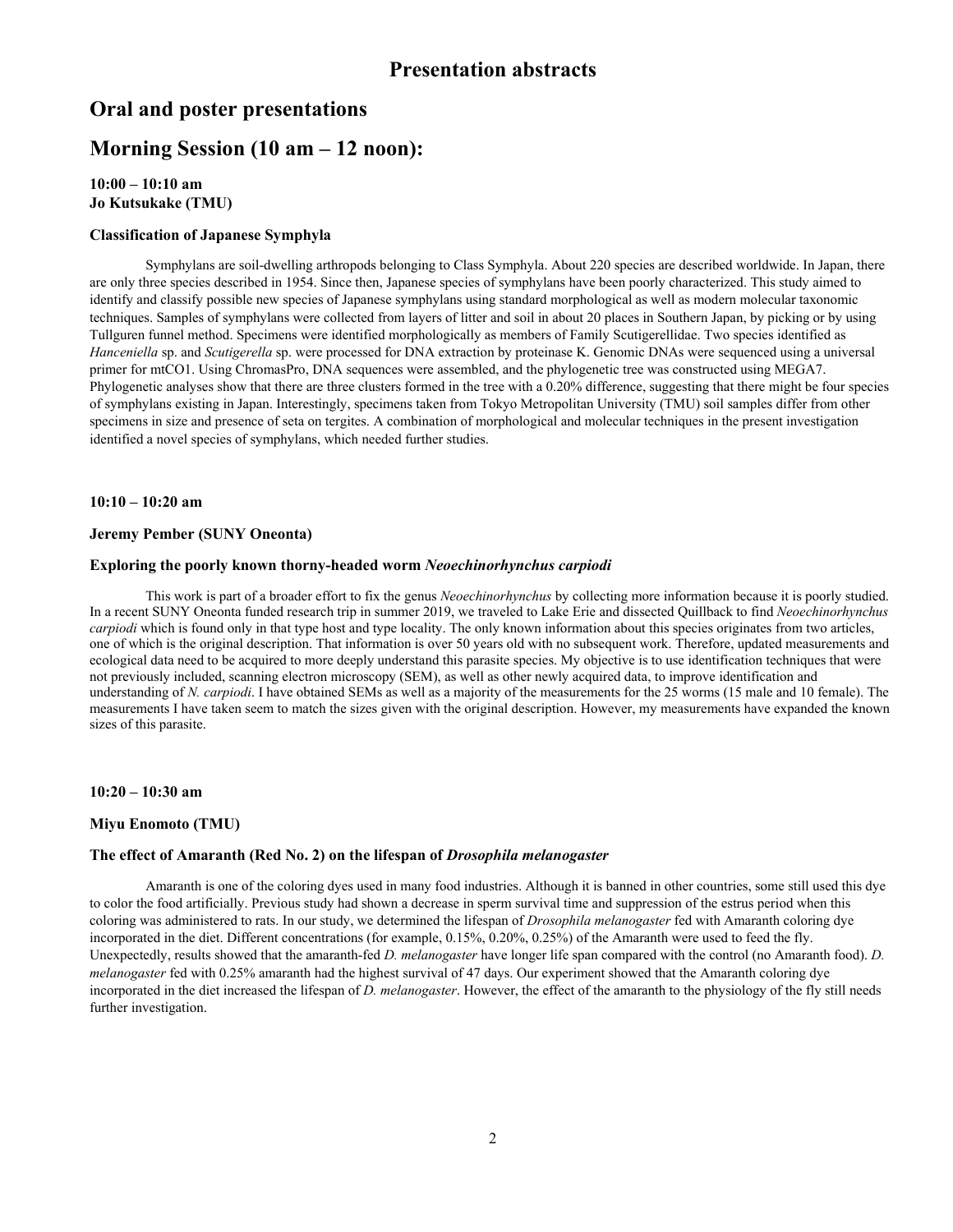#### **Shohei Takaki (TMU)**

#### **Gravitropism in mushrooms**

Gravitropism is a mechanism that enables the organ or parts of the plants to grow in response to gravity. This mechanism occurs in many mushroom species; however, the conditions influencing such response to gravity have not been entirely explained. In this study, gravitropic responses of "Shiitake" mushrooms in Japan grown under the different environmental conditions were observed. In the first experiment, mushrooms were grown on a plate in the absence of light by covering them with black vinyl. These were subjected to different temperatures (15o C, 20o C, 25 o C), pH (using Peat moss and Calcareous soil), and fertilizers using plant-vitalizing liquid. Results show that the bending of the mushroom was faster as we increased the temperature indicating that 20°or higher temperature makes bending better. A strong gravitropic response was also observed at high pH (using peat moss), suggesting that high pH makes a better bending. No significant difference in the response was observed when the mushrooms were subjected to plant fertilizer, indicating that the gradient in the vitalizing liquid does not significantly affect the bending. In the second experiment, we subjected the mushrooms to light conditions and observed their gravitropic responses. Results show that light conditions affected the bending process. Hence, we observed the effects of different light wavelengths to the mushrooms in our additional experiment using green and red lights. The wavelengths of light (green) seemed to contribute to the mushrooms' gravitropic response. Overall, environmental conditions such as temperature, pH and light wavelengths have influenced the gravitropic responses of mushrooms in the present investigation.

#### **10:40 – 10:50 am**

#### **Sierra Stickney (SUNY Oneonta)**

#### **Connecting with the Public to Prevent Aquatic Invasive Species (AIS)**

Aquatic Invasive Species (AIS) are wreaking havoc on both marine and freshwater ecosystems worldwide. AIS can cause algal blooms and declines of native organisms, which eventually will damage the overall health of the ecosystem. Once an invasive species has successfully established itself in a waterbody, its eradication is near impossible, and population control is often very costly. The cause of AIS is primarily due to the transportation of various watercrafts moving between locations, without proper cleaning of the vessel prior to transport. The only effective solution is prevention; therefore, education is the key.

The Catskill Regional Invasive Species Partnership (CRISP) is a non-profit organization working to inform the public about AIS in the greater Catskills region of New York State. CRISP has hired numerous "boat stewards" to check watercraft leaving or entering a site, at no charge to boaters, to prevent AIS such as Zebra mussels (*Dreissena polymorpha*) or curly leaf pond weed (*Potamogeton crispus*). By checking for AIS and cleaning boats, CRISP can mitigate and prevent the risks of AIS. Additionally, CRISP stewards connect with boaters by explaining what type of AIS are in the specific body of water and teaching boaters on how to properly clean the boat themselves. Connecting through the shared appreciation of a waterbody allows for the boaters to see the value in prevention. Traveling from place to place has never been easier. Yet, we need to ensure that our modes of transportation are not harboring invasive species in order to protect native populations.

**10:50 – 11:00 am** 

#### **Arisa Tamura (TMU)**

#### **Application of metal chloride to** *Aspergillus niger* **living with host plants**

*Aspergillus niger* have been widely known as causative agent of infectious diseases of plants. Many plants have been considered as hosts of *A. niger* posing a threat to plants' health condition. Thus, it is important to develop new pesticide which prevent propagation of black mold without being harmful for plants. Metal ions are well-known with their antibiotic properties. To examine the antibiotic effect of metal ions to *A. niger* population, I applied metal chlorides (ZnCl2, KCl, NiCl2) to *A. niger* in three concentrations (1.0mM, 3.0mM, 5.0mM). Since it showed strong and stable antibiotic effect in all concentrations, NiCl2 is the most effective pesticide while, high concentrations of NiCl2 is harmful to plant. In order to demonstrate the NiCl2 phytotoxicity level in detail, NiCl2 at four different concentrations (10mM, 1mM, 0.1mM, 0.01mM) were applied to the leaves of *T. fournieri*. It showed that 10mM of NiCl2 has significantly high phytotoxicity levels whereas 1mM showed low phytotoxicity. I couldn't observe the phytotoxicity effect in 0.1mM and 0.01mM. To further narrow down the optimum concentration, I conducted the same procedure using different concentrations of NiCl2 (0.5mM, 0.75mM, 1mM, 1.25mM). NiCl2 showed high effectiveness in 0.5mM and 0.75mM with low phytotoxicity. Finally, I measured the effect of NiCl2 against *A. niger* on the leaves. *A. niger* was applied in spraying and spore adhering methods. After two days of inoculation, the plastic bag and the medium were removed, then NiCl2 was sprayed. Conditions of leaves were observed to determine the effectiveness of NiCl2 as a pesticide. Results showed that NiCl2 is effective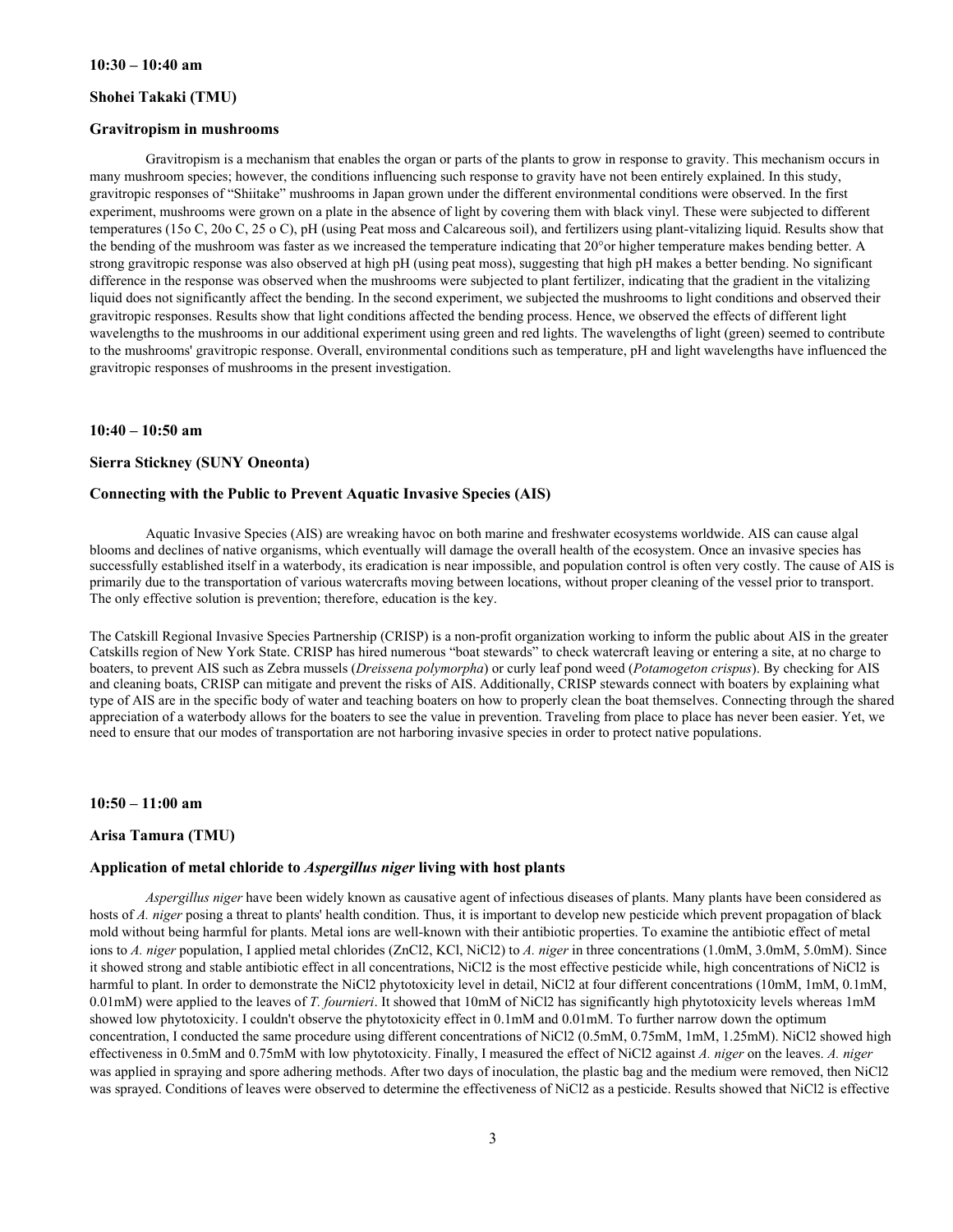between 0.5 and 0.75mM since seedlings with symptoms of black molds were observed more in 0.5mM, while effect of phytotoxicity of NiCl2 appeared more in 0.75mM.

#### **11:00 – 11:10 am**

#### **Mayu Nishino (TMU)**

#### **Isolation of cyanobacteria with high photosynthesis under strong light conditions**

Global warming is currently progressing. CO<sub>2</sub> is one of the major causes of global warming, which has been reported to increase significantly. This issue posed a severe problem on our planet that needs to be addressed. Therefore, we desire to develop a way of reducing CO<sub>2</sub> by the use of photosynthesis. We are interested in cyanobacteria because they generally have a higher ability of photosynthesis than plants. The higher CO2 concentration and light intensity are, the more actively cyanobacteria photosynthesize. However, if there is an exceedingly large amount of light, cyanobacteria are prone to photoinhibition, thereby unable to photosynthesize. In this study, we would like to find cyanobacteria, which can potentially resist intense light and could still photosynthesize. We collected samples in different environments such as marine and fresh waters. Cyanobacteria were isolated and cultivated on petri dishes using BG11 and f/2 media. After isolating the cyanobacteria, we did light variation by changing the amount of light (8300lux, 12400lux, 16500lux) and incubated for 6 days with strong irradiance. After 6 days, we observed the growth of cyanobacteria. Cyanobacteria that developed on agar plates were identified based on morphological characteristics. We discovered that cyanobacteria could grow with strong light irradiance suggesting that they can potentially perform a photosynthetic activity with strong light conditions. Further studies are being done to identify the species of the isolated cyanobacteria.

#### **11:10 – 11:20 am**

#### **Sarah Coney (SUNY Oneonta)**

#### **The Re-introduction of American Eel to the Upper NY Susquehanna Watershed**

Regional and global connectedness via faster and more affordable transportation has resulted in non-native and invasive species negatively affecting native species globally. Furthermore, development often causes habitat fragmentation and loss of connectivity within ecosystems. My thesis work focuses on re-establishing lost connections and reversing the negative side effects of certain connections through the reintroduction of American eels (*Anguilla rostrata*) to the New York section of the Susquehanna River watershed. Dams across the Susquehanna River in Pennsylvania and New York currently prevent American eels from returning to this watershed from the ocean. They were once a significant part of the local aquatic fauna. American eels are the most effective host of a native riverine pearly mussel, the Eastern elliptio (*Elliptio complanata*). The extirpation of American eels has led to declines in the latter as well as contributed to flourishing rusty crayfish (*Faxonius rusticus*) populations, an invasive species originally from Ohio, Indian, and Kentucky. As one of the historically most populous freshwater mussels, Eastern elliptio play an important role in the >71,225 km2 Susquehanna watershed, such as recycling nutrients and stabilizing sediments. The invasive rusty crayfish escapes predation by most native fish and negatively affects the benthic communities in the Susquehanna watershed. American eels have been shown to consume rusty crayfish and may potentially serve as effective predators. Little is known of the American eel in the Susquehanna watershed. This study aims to better understand the American eel as a species and its role in the ecosystem.

#### **11:20 – 11:30am**

#### **Toko Hisano (TMU)**

#### **Do plants grow with domestic wastewater?**

Water pollution has become a more serious global environmental issue these days. Domestic wastewaters coming from non-point sources have polluted aquatic life such as rivers and oceans, which sometimes considered as tourist spots. Domestic wastes such as shampoo, dishwashing detergents, and other chemical pollutants could harm aquatic life. In this study, we investigated the effects of these contaminants on plants grown using hydroponics. Plants (Cherry tomatoes, Romaine lettuce, Basil) were grown by planting the seeds on a sponge soaked in water. About one week after these plants sprouted, these plants were subjected to preliminary contamination experiments using different concentrations of shampoo (10%, 30%, 50%) and dishwashing detergents (1%, 3%, 5%) to determine at which concentrations and changes such as in color. Observations after seven to ten days show that plants of all concentrations stop growing. Another experiment was done using lower concentrations of shampoo (10%, 15%, 20%). Lettuce with 15% and 20% shampoo became brown earlier than 10%. Therefore, to determine at which concentrations we need to do experiment with shampoo lower than 15%. Also, contaminated lettuce absorbed less water than control. Future investigation will focus on how these contaminated plants will affect aquatic and human lives.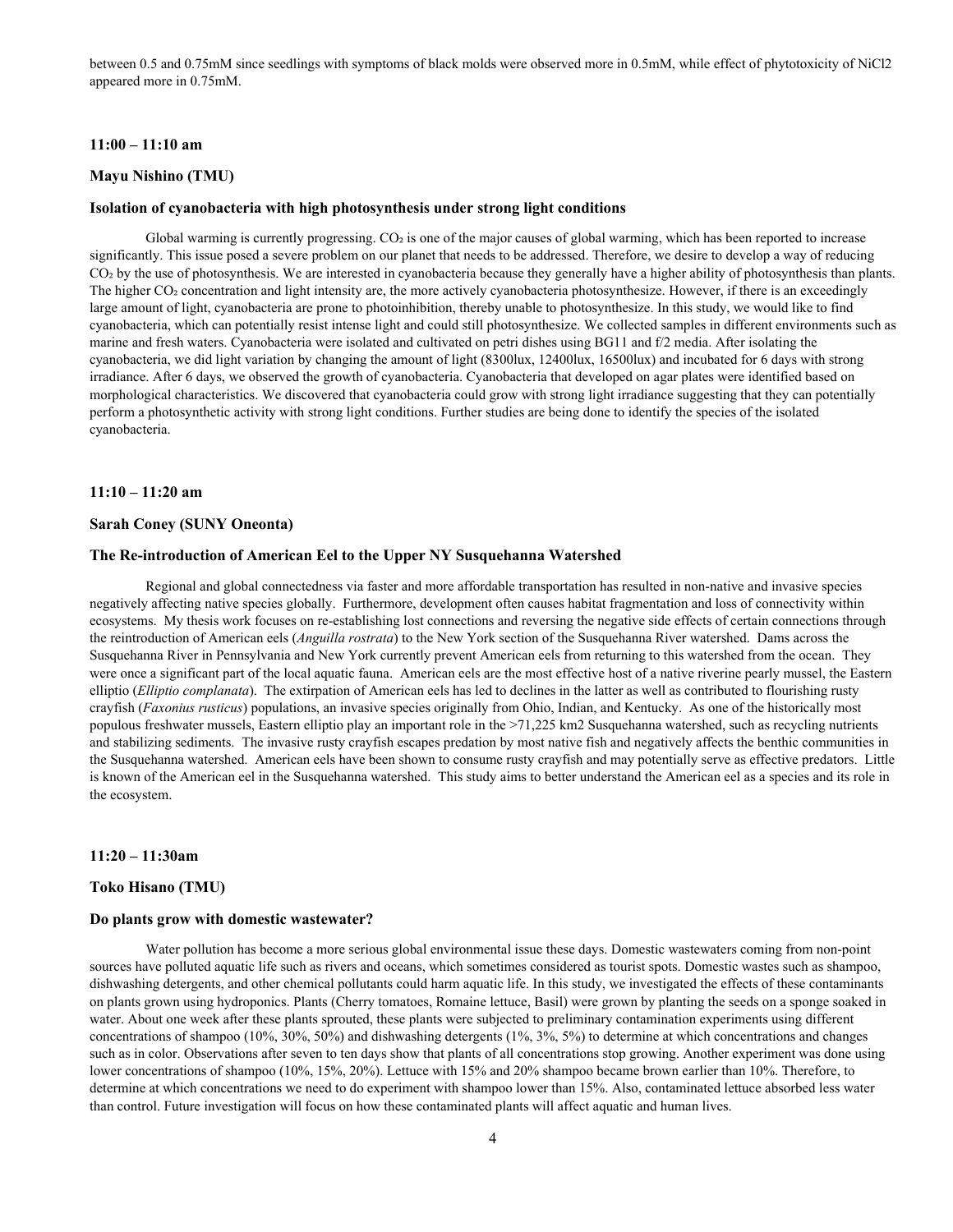#### **11:30 – 11:40am**

#### **Claire Curtin (SUNY Oneonta)**

#### **Parasites of Redhorse Fishes**

The group of researchers at the Biological Field Station with Dr. Florian Reyda has performed several fish collections in New York and West Virginia, gathering species of Redhorse fishes and their parasites. The focus of my project is on *Neoechinorhynchus* sp., a genus in the group of parasitic worms called the *Acanthocephala*. These worms are known for the hooks present on the anterior end of their body used for attachment to their host. The species descriptions that exist of this genus were written in 1949 and lack some information about the worms that can be obtained now due to technological advancements. With these older descriptions, I am working to determine the species of each *Neoechinorhynchus* worm we have collected from Redhorse fishes, and to either describe a possible new species or to redescribe the existing species by including images from scanning electron microscopy (SEM), images of the worms in a compound light microscope, as well as new measurements and characteristics of the worms thanks to these instruments.

**11:40 – 11:50 am**

#### **Yuna Taki (TMU)**

#### **Effects of ultraviolet light on the growth of plants**

In recent years, the depletion of the ozone layer has been a major environmental issue due to the excessive amounts of ultraviolet rays that penetrate our planet. The UV light causes harmful impacts to many living organisms on earth, such as plants. This study aims to determine the effect of the ultraviolet (UV) light to plants and observe how sunscreen (It's a commercial one) can eventually help to minimize the effect of the UV rays. Radish seeds were sown and grew in pots and irradiated with UV rays with sunscreen and without sunscreen. Growth was measured based on the elongation of apical meristems and leaves. Three days after sowing, plants grew at a height 3.0cm on average when irradiation was disrupted. However, when the irradiation was extended up to 1, 5, and 10mins, plants grew at the height of 2.7, 2.1, and 1.6cm, respectively, indicating there was a suppression of plants' growth as irradiation is increased. On the other hand, the growth of plants' apical meristems and leaves with sunscreen and extended UV irradiance of 60mins were significantly lower compared to without sunscreen, suggesting that the plants may have the ability to resist UV irradiation. However, the growth of plants with sunscreen but no irradiance was lower compared without sunscreen and no irradiance. From these, it is considered that sunscreen has ability to resist irradiance but also prevented the elongation of plants. The present investigation raised some questions on the materials of the sunscreen that may have hampered the plants' growth, which needs further studies.

#### **11:50 am – 12:00 noon**

#### **Yuuka Hasegawa (TMU)**

#### **UV pattern of flower and its breeding method**

Unlike humans, insects and birds can see ultraviolet (UV) light. These pollinators are attracted to flowers because of their colors and smells. Flowers contain UV-absorbing pigments that form a UV pattern that could attract pollinators. In the present investigation, we want to observe the UV pattern of the flower by taking an ultraviolet photograph and compare it with the actual visibility by using our naked eye. Photos of flowers were taken using a camera (Canon EOS, shutter speed 1/250, ISO 1600) equipped with a UV filter (HOYA 370nm) in sunlight and processed the picture with the photo application (ImageJ). The process is to separate RGB, extract blue component, adjust brightness and contrast. Results show that in petals, the parts that looked white appeared almost white even in the UV photograph, but in the center of the flower, the parts that actually looked white appeared black in the UV photograph. In addition, the petals were more likely to appear white in UV photography, and the center of the flower did not look very white. The petals appeared white in 36.8% of the materials, and the center of the flower appeared white in 7% of the materials suggesting that the petals reflect UV light easily and the center of the flower absorbs UV light easily.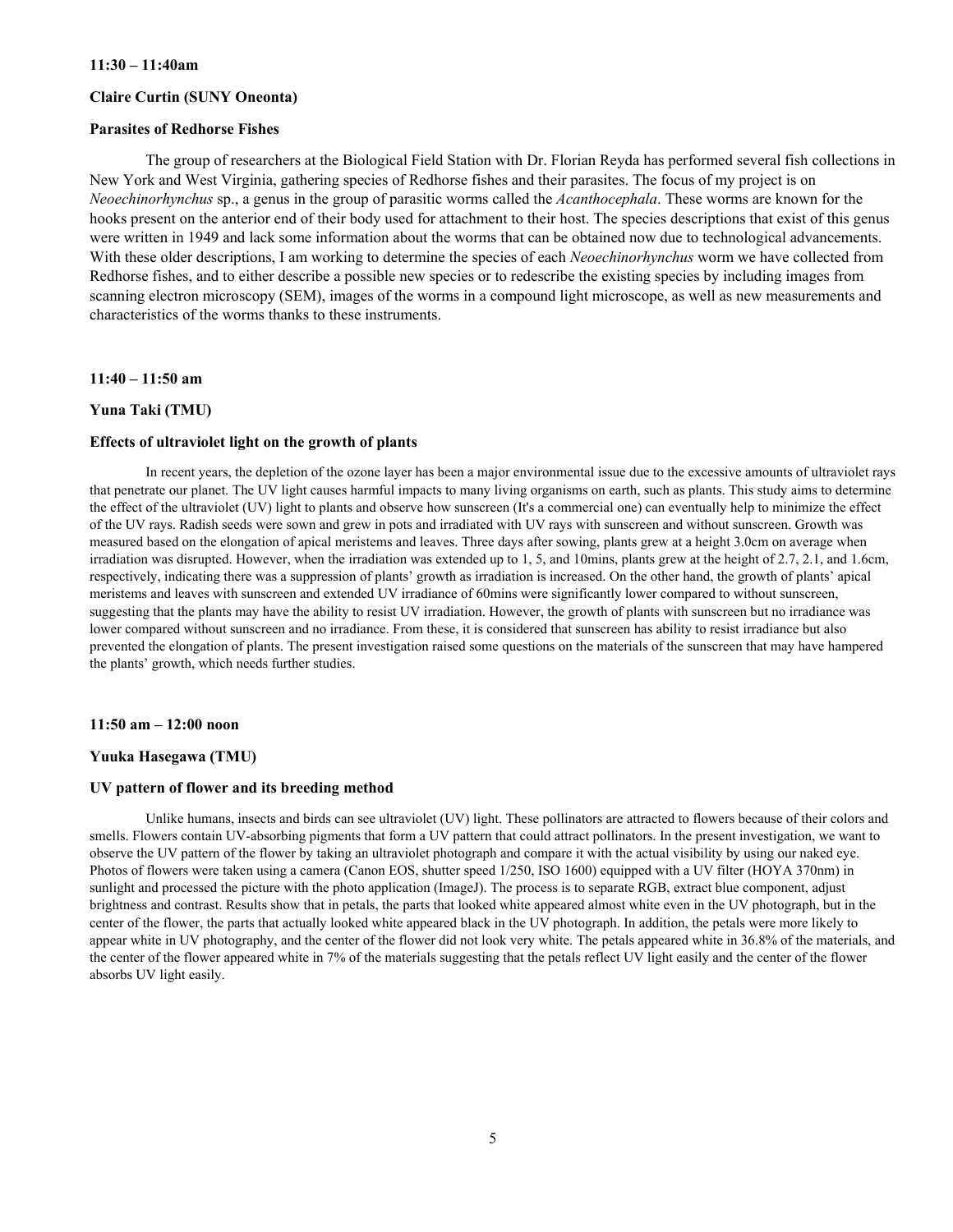## **Afternoon Session (5:00pm – 6:00pm):**

**5:00 – 5:10 pm Welcome!**

**5:10 – 5:25 pm**

**Yuka Uchida (TMU)**

#### **Condition to change speed of cytoplasmic streaming**

Cytoplasmic streaming is a phenomenon in which the plant organelles moved as carried by the myosin motor proteins. In the present study, we were interested in the activity of cytoplasmic streaming and how does light control it. The leaves of large waterweed, *Egeria densa*, were subjected to dark conditions and determined the number of cells undergoing cytoplasmic streaming when exposed to photic stimulation. Active cells increased after we subjected the leaves in two conditions (light and dark) for 30 minutes. However, streaming activity was significantly higher when the leaves were observed in the dark compared to the light. We would like to understand what are the factors (temperature, light, cutting response) affecting such differences in the cytoplasmic streaming and its relationship to photosynthesis.

**5:25 – 5:35 pm**

#### **Brian Mullin (SUNY Oneonta)**

#### **Invasive Copepod Infections of Introduced Salmonids in Lake Ontario**

*Salmincola californiensis* (Subclass Copepoda) parasitizes the gills of salmonids of the genus *Oncorhynchus*. Three species of *Oncorhynchus* salmon native to the Pacific Northwest, *Oncorhynchus mykiss* (rainbow trout), *Oncorhynchus tshawytscha* (chinook salmon), and *Oncorhynchus kisutch* (coho salmon) have been reported as hosts for *S. californiensis* since 1852. These three salmonids have been introduced to the Great Lakes intermittently since the mid 1800's. The introduction of these salmonids to the Great Lakes was followed, by the introduction of their parasitic gill copepod, *S. californiensis*. We chose to conduct a survey to formally document the occurrence of this invasive species. Our survey took place in 2018 and 2019 at the south-eastern side of Lake Ontario. Our survey results indicate the prevalence of *S. californiensis* to be 70% with a mean intensity of 2.71 in the 120 rainbow trout examined and a prevalence of 39% with an intensity of 1.56 in the 223 chinook salmon examined. *S. californiensis* was found on 1 of the 200 coho salmon examined. The prevalence of 70% in rainbow trout is of great concern considering that it is nearly double that of its native range, (35%). This work constitutes the first formal documentation of *S. californiensis* in Lake Ontario.

**5:45 – 5:55 pm** 

#### **Kanon Matsumoto (TMU)**

#### **Change of calcium oxalate from plants under various conditions**

*Cayratia japonica* is a creeping plant belonging to the Family Vitaceae that developed an acrid smell. A study showed that *C. japonica* stores calcium oxalate stored in its body as needle-like crystals that causes acidity. The present study aimed to determine how much of the crystals were produced when the plant was subjected to different environmental conditions. We counted the number of crystals developed by this plant when subjected to different seasons, pH, temperatures, grinding methods, and adding more nutrients. Results showed that adding a basic or acidic chemical reduces production, grinding reduces the size of crystals, and they can be released quickly under high temperature. Crystal production increased when added with nutrients, and high production could be observed in autumn. In the future, we would like to isolate the crystals and find other methods to measure the relatedness of acridity to the amount of calcium oxalate production.